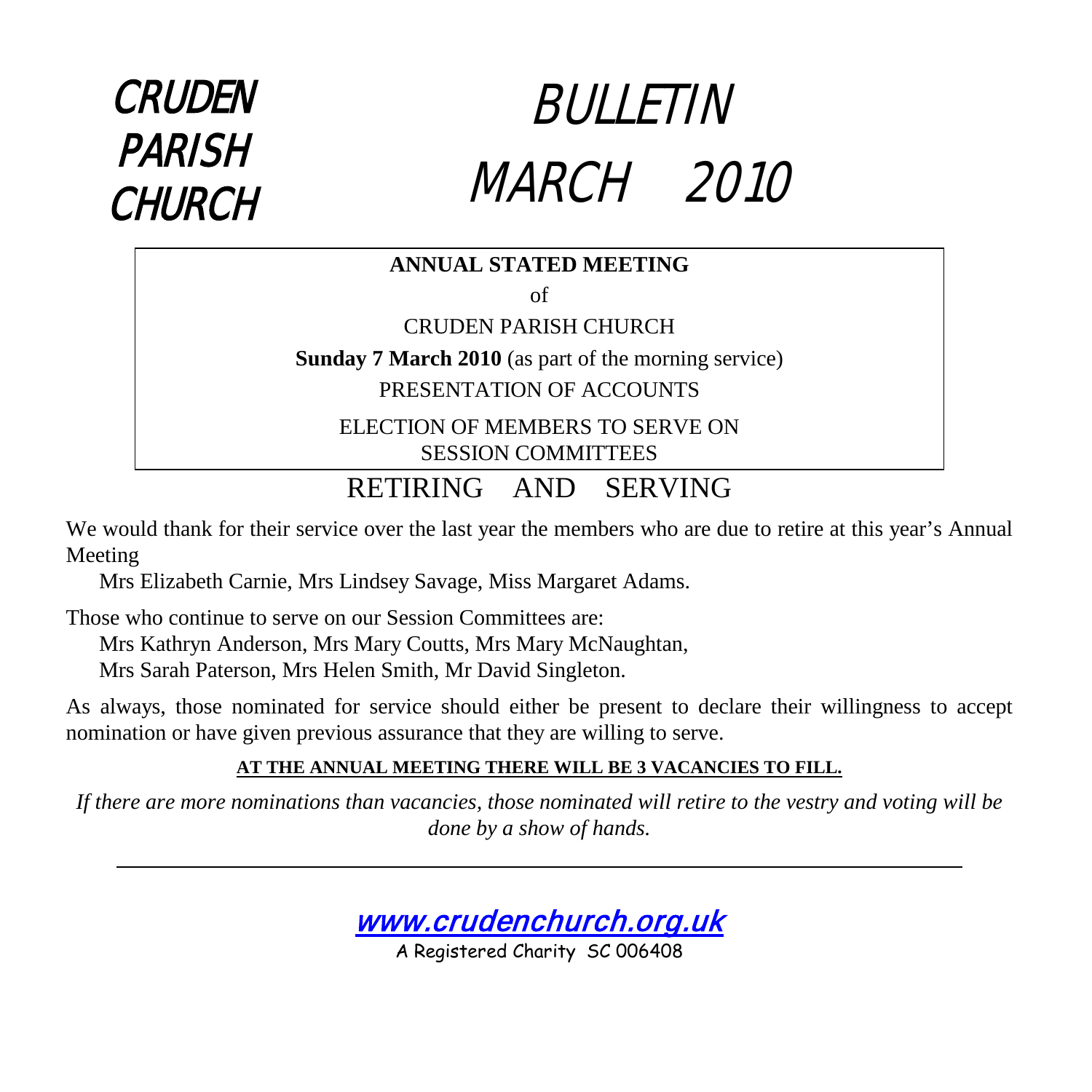## **DIARY DATES**

## **MARCH 2010**

#### EACH WEEK

Sundays 10.00 am Children's Sunday Club in the Old Church & Stables

|                 |                | <b>Fairtrade Fortnight</b>                                         | 22 February – 7 March                                          |                   |      |
|-----------------|----------------|--------------------------------------------------------------------|----------------------------------------------------------------|-------------------|------|
| Wednesday 3rd   |                | Coffee and Chat<br><b>Choir Practice</b>                           | 10.30 am<br>7.30 pm                                            | Hall<br>Hall      |      |
| Thursday 4th    |                | The Church and Sexuality – Session 1                               |                                                                | $7.30 \text{ pm}$ | Hall |
| Friday 5th      |                | <b>WORLD DAY OF PRAYER 7.00 pm</b>                                 |                                                                | Cruden Church     |      |
| Sunday 7th      |                | <b>MORNING SERVICE</b><br><b>Annual Stated Meeting</b>             | $10.00$ am                                                     | Church            |      |
| Monday 8th      | $\vdots$       | Video Group                                                        | 7.30 pm Burnview, Main Street, Cruden Bay                      |                   |      |
| Tuesday 9th     | $\ddot{\cdot}$ |                                                                    | Guild Presbyterial Council AGM 7.30 pm Trinity Church          |                   |      |
| Sunday 14th     | $\ddot{\cdot}$ | <b>MORNING SERVICE</b>                                             | $10.00$ am<br>Service conducted by Mrs Anthea Macnee, Strichen | Church            |      |
| Monday 15th     | $\ddot{\cdot}$ | The Church and Sexuality – Session 2                               |                                                                | 7.30 pm           | Hall |
| Thursday 18th   | $\cdot$ :      | The Church and Sexuality – Session 3                               |                                                                | 7.30 pm           | Hall |
| Sunday 21st     | $\ddot{\cdot}$ | <b>MORNING SERVICE</b><br>Service conducted by the Rev Fred Coutts | $10.00$ am                                                     | Church            |      |
| Tuesday 23rd    |                | The Church and Sexuality – Session 4                               |                                                                | $7.30 \text{ pm}$ | Hall |
| Wednesday 24th: |                | <b>Choir Practice</b>                                              | 7.30 pm                                                        | Hall              |      |
| Sunday 28th     |                | <b>MORNING SERVICE</b><br><b>Sacrament of Holy Communion</b>       | $1000$ am                                                      | Church            |      |
| Monday 29th     |                | The Guild<br>Eileen Grant                                          | <b>Nursing Angels</b>                                          | 7.30 pm<br>Hall   |      |
| Wednesday 31st: |                | <b>Choir Practice</b>                                              | 7.30 pm                                                        | Hall              |      |

THE NEXT ISSUE OF THE BULLETIN WILL COME OUT ON **28 MARCH**. Copy for inclusion to be handed in to the Manse as soon as possible.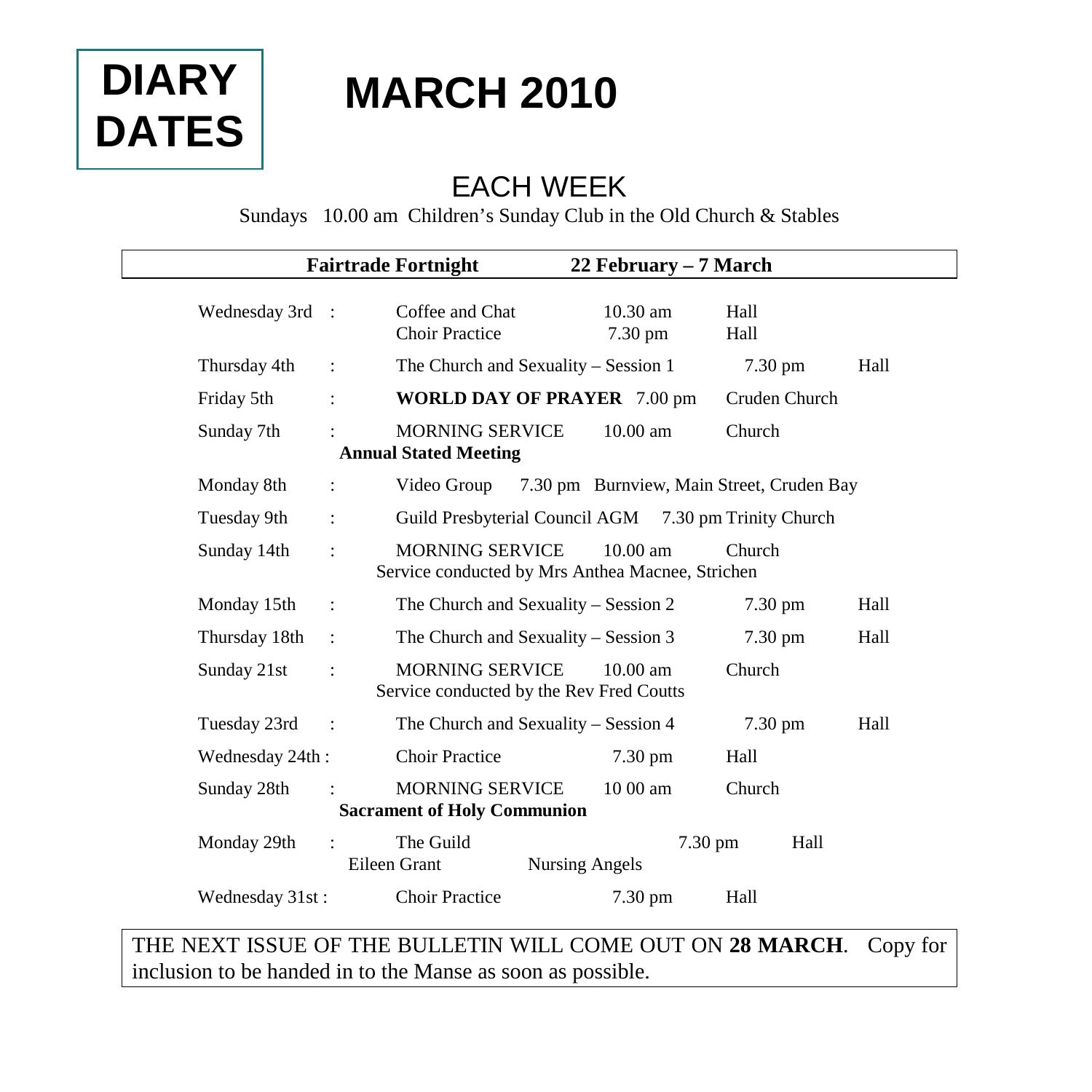

With this Bulletin, members should find the annual commitment card. In the next 3 weeks, these cards will be collected by a church visitor. Members are asked to participate in the campaign by returning a card.

ANNUAL STEWARDSHIP CAMPAIGN

Jim MacDonald, Peter Slamaker, Shonah Taylor, Beatrice Fawkes

**Duty Elders** John Lamb, Jack Young, Wallace Donaldson, Sandy Smith, Mary Bratton, Kate Clark,

#### NEXT COFFEE and CHAT OLD HALL WEDNESDAY 3 MARCH 10.30 am

**TO THOSE ON SUNDAY DUTY If you are unable to fulfil your door duty, please try to find your own replacement before informing Sandy Beedie – 841370 for door duty or Wilma Moir – 841516 for tea duty.**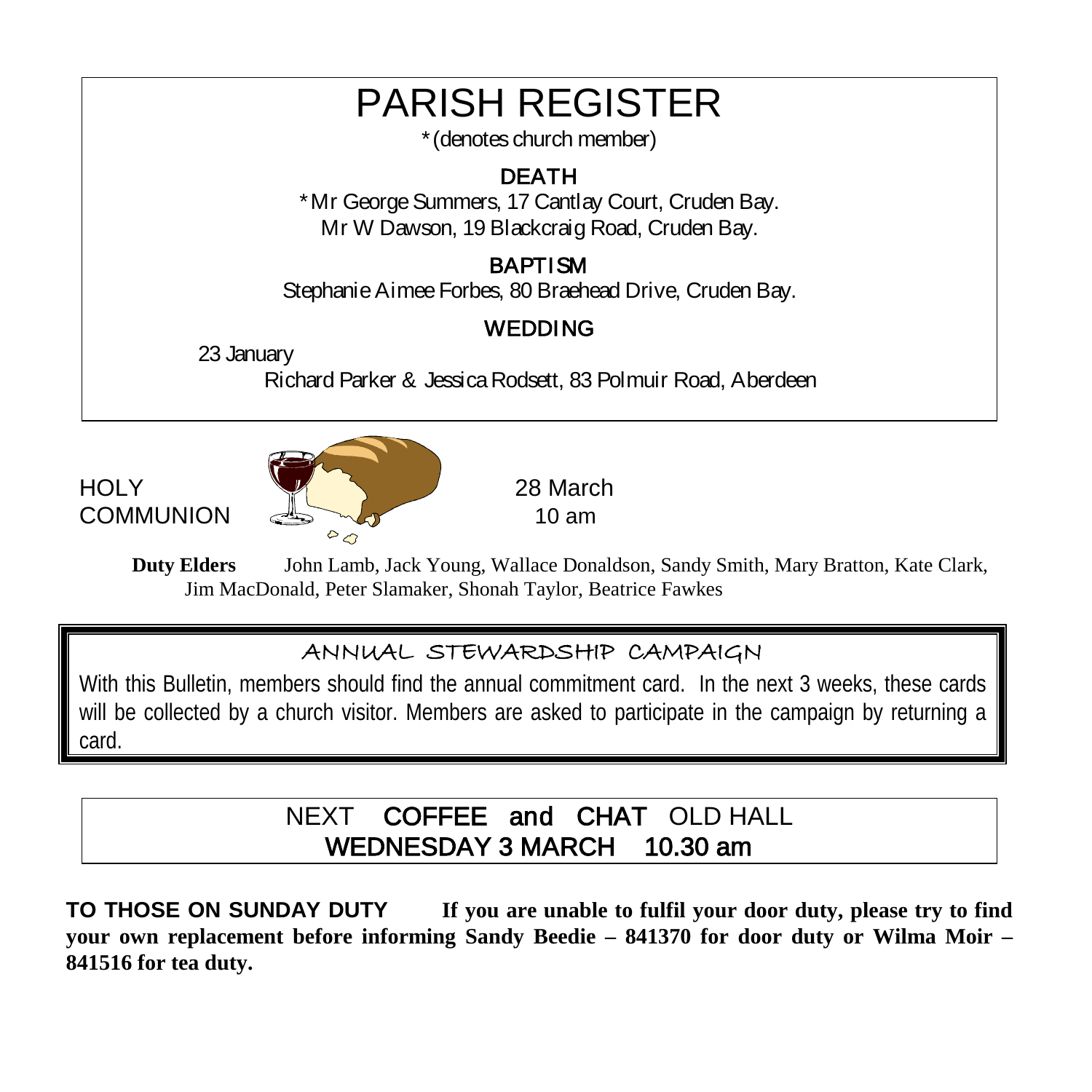| <b>SUNDAY MORNING DUTIES 10 am</b> |  |
|------------------------------------|--|
|------------------------------------|--|

| <b>Date</b> | <b>Door</b>                              | <b>Flowers</b>      | <b>Teas</b>                                 | <b>Children</b>                                                                                  |
|-------------|------------------------------------------|---------------------|---------------------------------------------|--------------------------------------------------------------------------------------------------|
| 7 Mar       | <b>Alison Neilson</b><br>Michael Buchan  | Liz Bruce           | <b>Mary Coutts</b><br>Norma Forman          | Karla Buswell<br><b>Brenda Cadger</b><br>C or S Skinner<br><b>Helen Smith</b><br>Charlotte Lamb  |
| 14 Mar      | <b>Alison Neilson</b><br>Michael Buchan  | Violet Penny        | <b>Betty Morris</b><br><b>Sharon Rennie</b> | Katherine Hyman<br>Maureen Reid<br>S or C Skinner<br>Joyce Fowlie<br>Charlotte Lamb              |
| 21 Mar      | <b>Annette Garden</b><br>Lewis McKechnie | <b>Robert Esson</b> | Margaret Jamieson<br>Wilma Moir             | Karla Buswell<br><b>Brenda Cadger</b><br>C or S Skinner<br><b>Mary Bratton</b><br>Charlotte Lamb |
| 28 Mar      | <b>Annette Garden</b><br>Lewis McKechnie | Jean Beedie         | <b>Elizabeth Bruce</b><br>Rosemary Reid     | Katherine Hyman<br>Maureen Reid<br>S or C Skinner<br>Helen Smith<br><b>Charlotte Lamb</b>        |
| 4 Apr       | Joyce Willox<br><b>Adrian Smith</b>      | Mary McNaughtan     | Anne Cadey<br>Jessie MacDonald              | <b>Easter Holidays</b>                                                                           |
| 11 Apr      | Joyce Willox<br><b>Adrian Smith</b>      | Elma Watson         | Liz Carnie<br>Lewis McKechnie               | <b>Easter Holidays</b>                                                                           |
| 18 Apr      | Rosemary Reid<br>Mary Bratton            | Norma Forman        | Marilyn Samways<br>Norma Forman             | Karla Buswell<br><b>Brenda Cadger</b><br>C or S Skinner<br>Joyce Fowlie<br>Charlotte Lamb        |
| 25 Apr      | Rosemary Reid<br>Mary Bratton            | Jean Beedie         | Kathleen Craig<br>Dorothy Cruickshank       | Katherine Hyman<br>Maureen Reid<br>S or C Skinner<br>Mary Bratton<br>Charlotte Lamb              |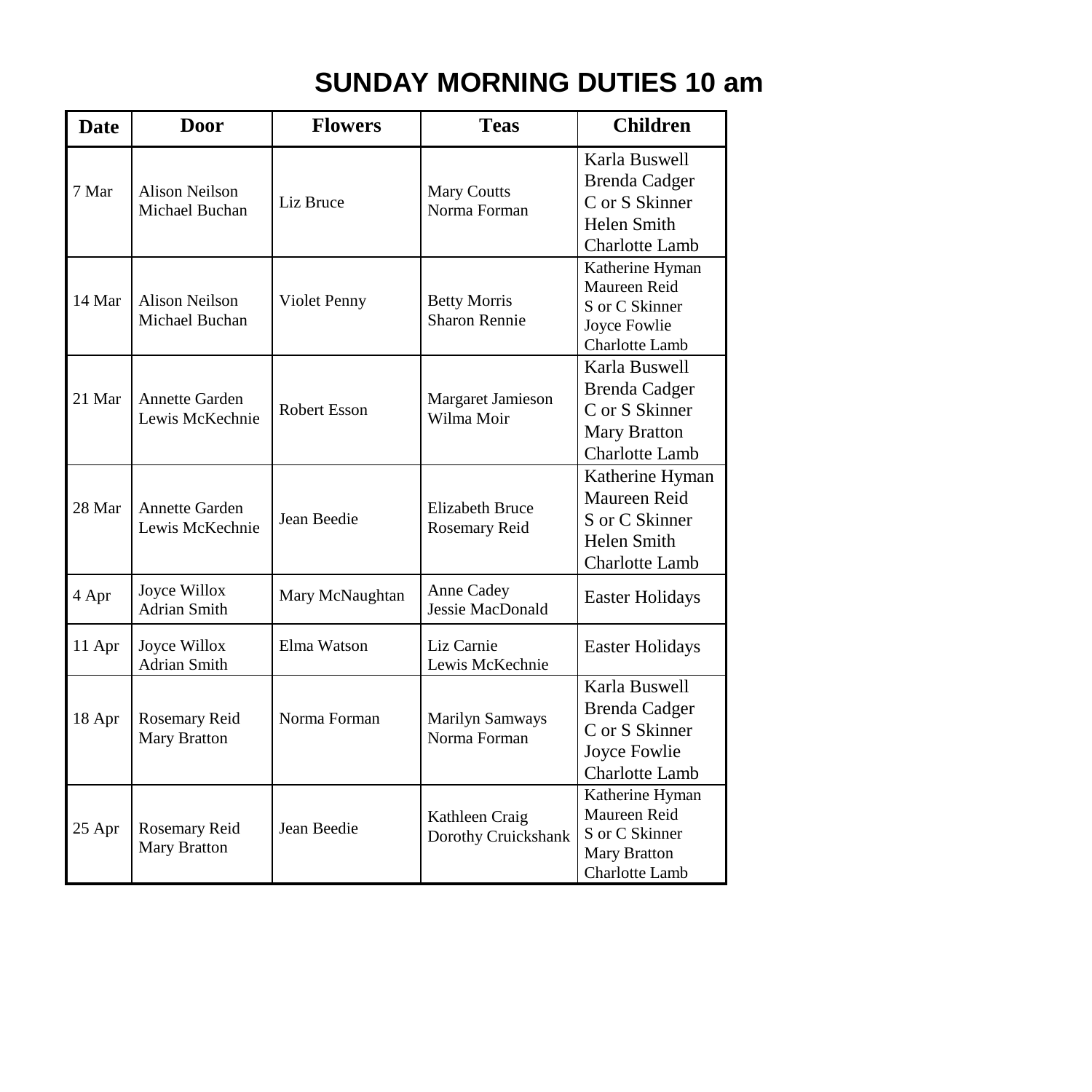## FROM THE MINISTER 24 February 2010

Dear Friends

It has been some year so far! When I came back from holiday a few days ago I did not expect to return to snow which I hoped I had left behind at the beginning of the month. It seems as if we have been coping with snow ever since before Christmas and I can't remember when last we had a winter like this.

It has certainly impacted on our Sunday services. Considering the weather conditions, attendances at Christmas were reasonable but since then we have had the smallest Communion attendance possibly ever and then last Sunday the smallest attendance at a Guide Thinking Day service – the previous year there had been people in the gallery!

Does this run of poorer attendances make me despondent? Certainly not! On several occasions I have been amazed at how many people have turned up, driving on roads which have made me leave my car in the garage.

It is most encouraging to see the commitment that ensures people will be in church on Sunday morning despite the bad weather and when we put winter behind us it will be good to get back to our regular attendance levels.

Despite the snow, there are apparently signs of spring. Some birds have moved on to their summer breeding grounds already and on some days we can hear our commoner garden birds heralding the coming longer days and warmer weather. It is just over a month to Easter which means we are in the season of Lent. Traditionally this is a time when Christians give thought to their faith and how it does and should affect their lifestyle. Over the coming month I hope that you will take time off to reflect on your faith – what you believe, what the church means to you and what it means to set a Christian example in contemporary society. For that reason why not come along to the 4 evening sessions (see diary dates) when Cruden Church will be looking at the subject of Human Sexuality.

Your friend and minister

Rodges Nails

#### **FAIRTRADE FORTNIGHT**

Church attenders have the opportunity to support Fair Trade during the designated fortnight (22 Feb to 7 March) when a stall will be available on Sundays 28 Feb and 7 March. We have a new supplier this year from Pittmedden who very kindly will donate to Cruden Church 10% of the takings. Please support us!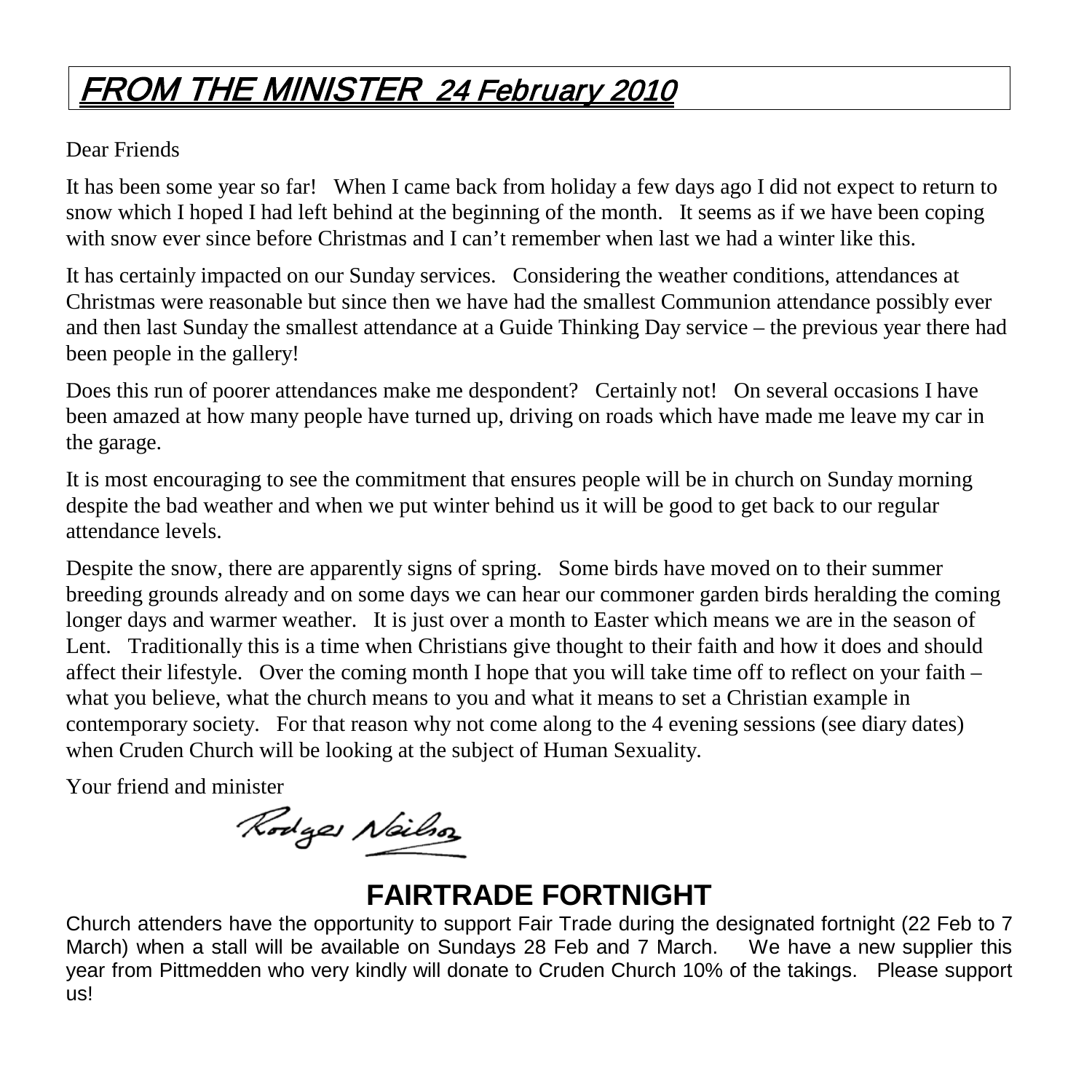### **WORLD DAY OF PRAYER**

#### **7 pm Friday 5th March Cruden Parish Church**

On Friday, March 5, Christian women of Cameroon, who wrote the service, invite men, women and young people from around the world to share with them in the World Day of Prayer Service which will begin as the sun rises in the Tobago Islands and will continue around the world over the next thirty six hours, until the sun sets over Alaska. People from the Christian communities in over 180 countries have the opportunity to worship and pray on the common theme

#### *"Let Everything That Has Breath Praise God"*

In Scotland, services are held in locations as diverse as churches, universities and schools, Sunday Schools, Youth groups, hospitals and eventide homes, hostels for the homeless, prisons and shopping centres.

Cameroon is on the west coast of South Africa, just north of the equator. It is divided into many geographical regions with the coastal plain in the south. Cameroon is rich in natural resources and is described as "Africa in miniature" and offers a striking variety of landscapes.

There is an astonishing cultural wealth, with more than 240 ethnic groups each with its own specific culture. It is well known for its styles of music and is therefore well placed to take up the theme - "Let Everything That Has Breath Praise God"

The women of Cameroon remind us that with every breath we take we renew the gift of life and for this we praise God. On March 5, along with our friends in the Congregational and Episcopal Churches, we will join with people all over the earth and with all creation. Together we will fulfil the call of Psalm 150: "Let everything that has breath praise God."

## **CRUDEN CHURCH GUILD**

**Our next meeting is on Monday 29 March when the guest speaker is Eileen Grant – Nursing** 

**Angles.** 

### CRUDEN parish Church Quiz night

**Cruden Bay Golf Clubhouse on 12 March at 8 pm.**

**Why not decide to make up a team of four (£10 team entry)and come along for a fun evening. As always, there will be a raffle.**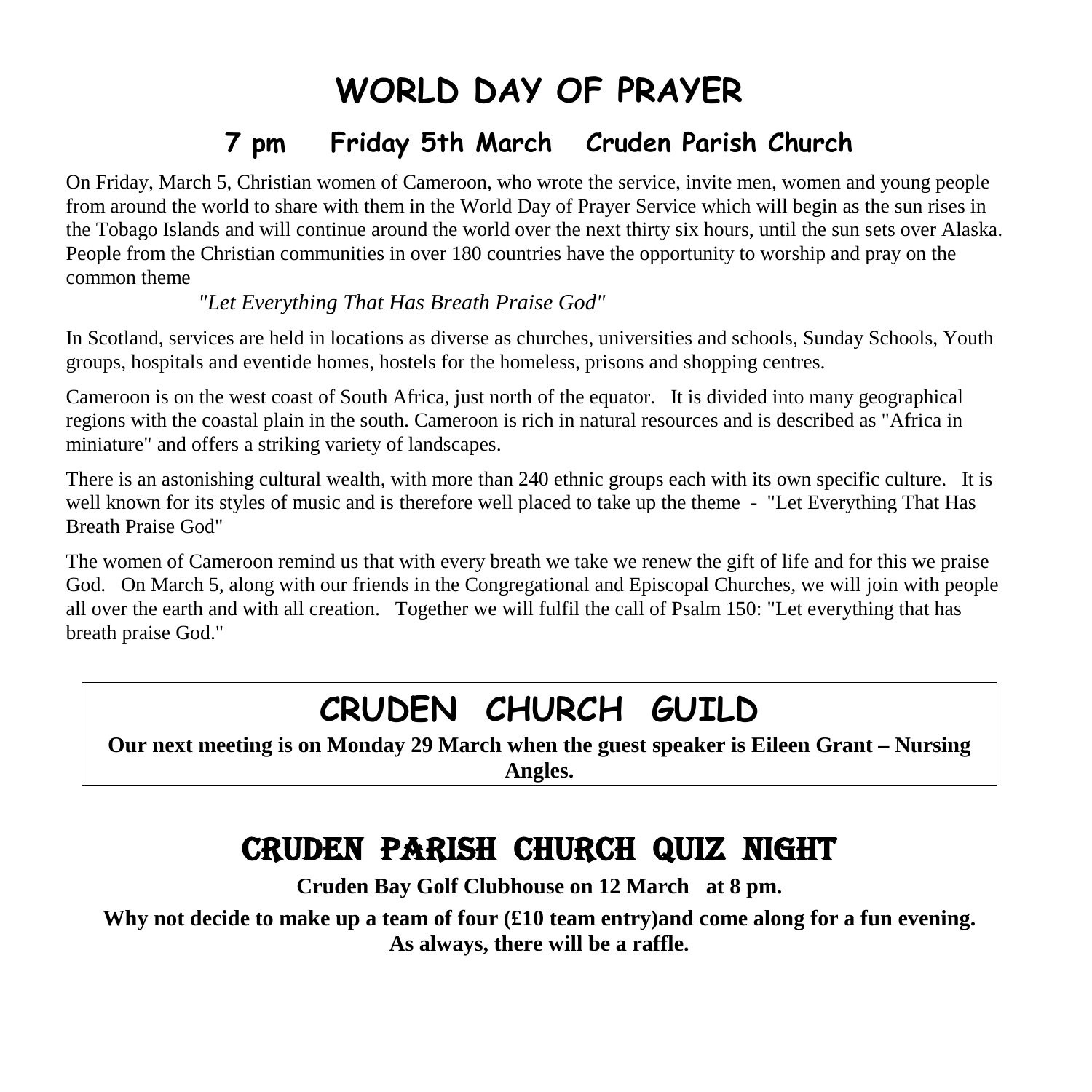## Watch And Talk Group

"Divorce Jewish Style"

The whole story of 'Divorce Jewish Style' was about how difficult it can be for a Jewish woman to get a divorce from her Jewish husband, especially if they do not live in Israel. Any woman, living in London for example, can go to the civil court and obtain a legal divorce, but under Jewish Law she must also receive a 'Get' from her husband. A 'Get' is a Script written by a Scribe and given to the wife as an acceptance of a Jewish divorce. Without it, a woman is still considered to be married to her husband which makes a legal divorce appear to be a bit of a farce.

In Israel things seem to be changing slowly but not so outside Israel. The majority of Rabbis go by the teachings of the Torah, believing the Laws of God were given to Moses and there is no changing such divine law.

There is, however, at least one Rabbi - Rabbi Riskin - who believes that what is written in the Talmud (another form of Civil and Ceremonial Law) is more acceptable and translates it's writings as meaning that a good Jew should use his Higher Will and give his wife a divorce, Jews using their lower Will would not be so inclined. In some cases the husband will not give his wife a 'Get' unless he is given quite large sum of money, possibly from her family, that is what we would call blackmail, while in other cases he has no wish to lose control over his wife and she becomes what is known as a 'Chained Wife'. It is a sad situation where two people have to live in unhappiness because one person is being greedy or vindictive or even both.

Jewish Divorce is obviously male dominated and if a husband does not want his wife to have her freedom she faces a lifetime of being a 'Chained Wife'.

Our next meeting is on Monday 8 March at 7.30 pm at the home of Mrs Marilyn Samways, 3 Main Street, Cruden Bay. As always all those who wish to join us will be made very welcome.

*Jenny McGarrol*

#### **2009 ANNUAL REPORT AND ACCOUNTS**

The Office of the Scottish Charities Regulator has laid down its requirements for the presentation of charity accounts. Compliance is required to maintain charitable status. All Church of Scotland congregations are obliged to present an Annual Report which involves much more than the presentation of figures. A full copy of the Annual Report can be had from the church welcome area or by requesting a copy from the Treasurer or the Minister.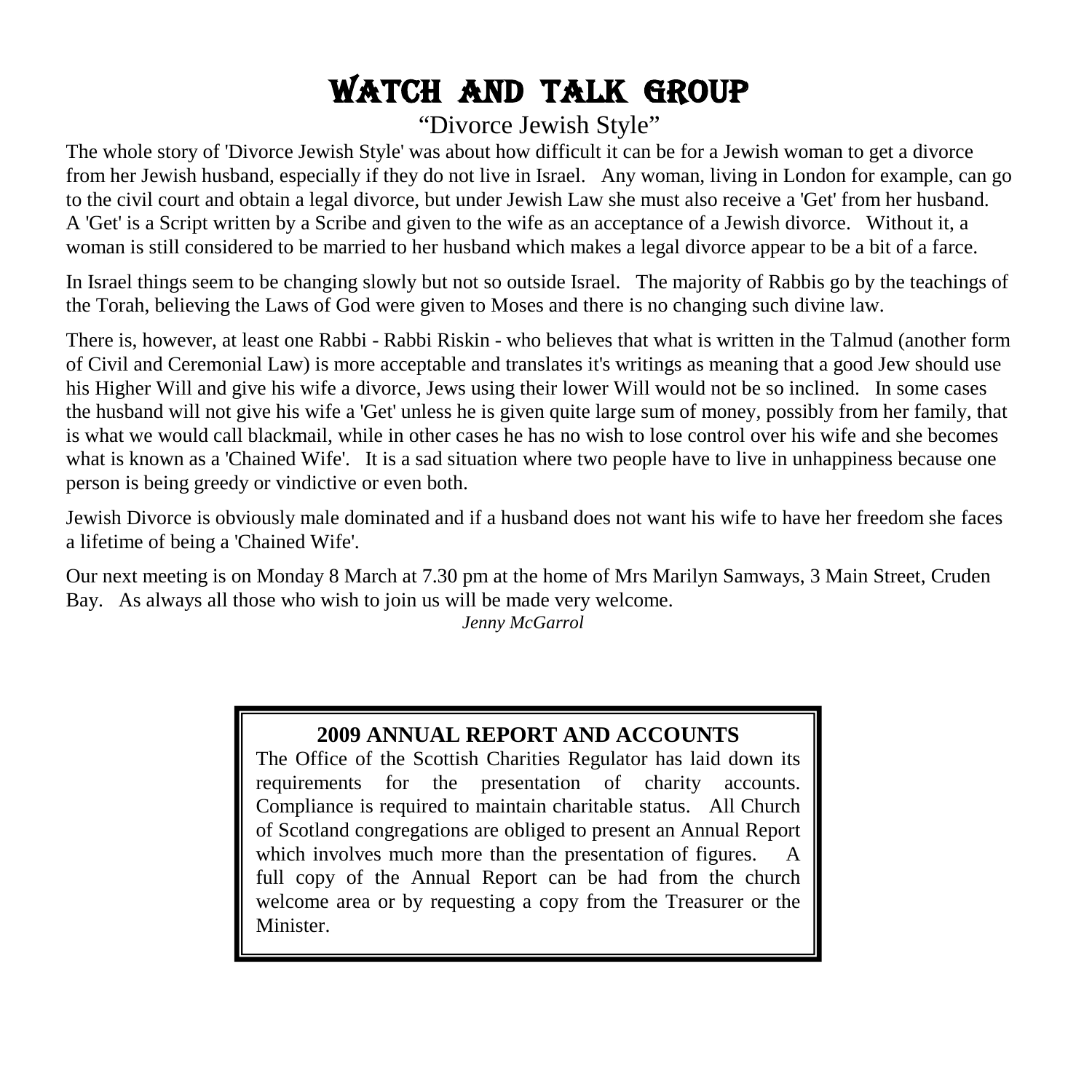### Cruden CHURCHes WALKing group

Torry Churches Trail, Aberdeen - 7 February

Robert Petticrew's illustrated fact sheets with maps provided a wealth of information on the history of the churches, the origins of St. Fittick's in the Bay of Nigg in the 12th century, the developments in the 19th and 20th centuries, the divisions within the churches and the various revival movements. It is fascinating reading and copies are available in the church foyer if anyone wants to do the tour or read the paperwork themselves.

We set off for a visual tour with the intention where possible of seeing inside any of them but we arrived just minutes too late to meet the group emerging from the Gospel Hall on Victoria Road.

The modest wooden Mission Hall on South Esplanade West, the Torry United Free (Continuing) Church on Grampian Road and the Salvation Army Hall on Glenbervie Road all appear to be in current use.

St. Peter's Episcopal Church on Victoria Road is no longer a place of worship, having been tastefully converted into flats in the 1990s. It had traced its origins to the advent of steam trawling in Aberdeen and had retained its fishing connections by commissioning a fifteen-foot model boat to hang from its ceiling. The boat was moved to St. Peter's in Fraserburgh when the building closed and the congregation now meet in the wooden hall to the rear.

Across the road Torry Church, with splendid spire, also ceased to function in the 1990s and now houses a creche.

Round the corner in Grampian Road, the Roman Catholic Sacred Heart Church, described as the most distinctive in Torry, appears to have been taken over by the local Polish community.

We left the best till last. Torry St. Fittick's on Walker Road, to which Ted and Sheila Harris belong, appears to thrive. Its well-appointed halls are used by various groups and architects' drawings on the notice board point to future development. The dance and drama group, which we peeked in on, were unable to let us into the church itself but we admired from the outside the splendid stained glass windows on the east and northeast walls.

We left for exploration at some future date the two oldest churches, namely St. Fittick's in the Bay of Nigg, and Nigg Kirk with soaring Gothic tower, and rounded off our trip with coffee at the new Marks & Spencer store in Union Square.

*Margaret Wisely*

#### **MARCH HYMN BOOK - CH4**